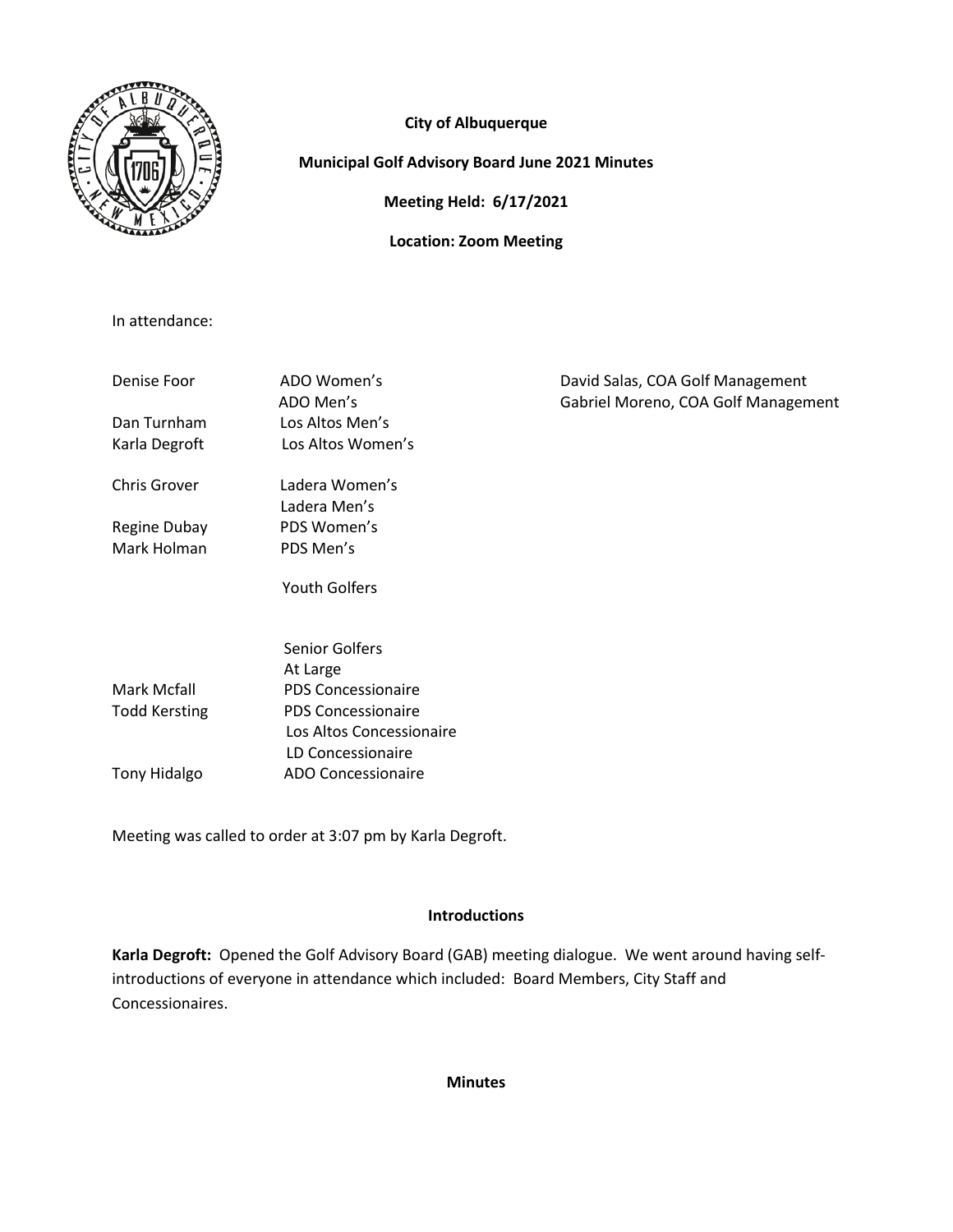Minutes were reviewed and approved

### **Public Comments**

There was no public comment

### **Golf Management Reports and Updates**

### **Personnel Updates**

### **David Salas Reported:**

(1) B-28 Mechanic for Los Altos closed, looking through applicants now.

(3) B-23 Equipment operators Ladera, ADO and PDS, still trying to open that pool and get rid of the CDL requirement.

- (1) M-13 Assistant Supervisor position at Ladera closed.
- (2) Irrigator positions open due to promotion at Arroyo Del Oso and Los Altos.
- (1) M-14 Supervisor at Los Altos is closed.
- (1) B-20 Golf Course Maintenance Worker open for Los Altos.

### **Rounds and Revenue**

#### **Gabriel Moreno**:

This May lower than last year, numbers dropped due to Covid and reopening in May last year. Rounds down 10% for the month but up 40% for the year, Greens Fee Revenue dropped 13% last month but up 39% for the year, Pass Revenue stayed the same, Total Revenue dropped 12% but still up 39% for the year.

### **Concessionaire Comments**

**Tony Hidalgo:** Golf Management repaired the gazebo outside in front of the café and is being used now. All courses hosting High School Championship except Puerto Del Sol. Asked Gabe about the revenue regarding rounds compared to last year.

**Todd Kersting:** Junior PGA tournament went well. Working with PNM for new LED lights instead of halogen in the parking lot. Also working on Wednesday evening golf clinics with Law Enforcement in July for night range.

**Mark McFall:** Night range is going well compared to last year still pretty close to the same. Junior Tournament went well. Golf Course condition is improving, maintenance is doing a great job.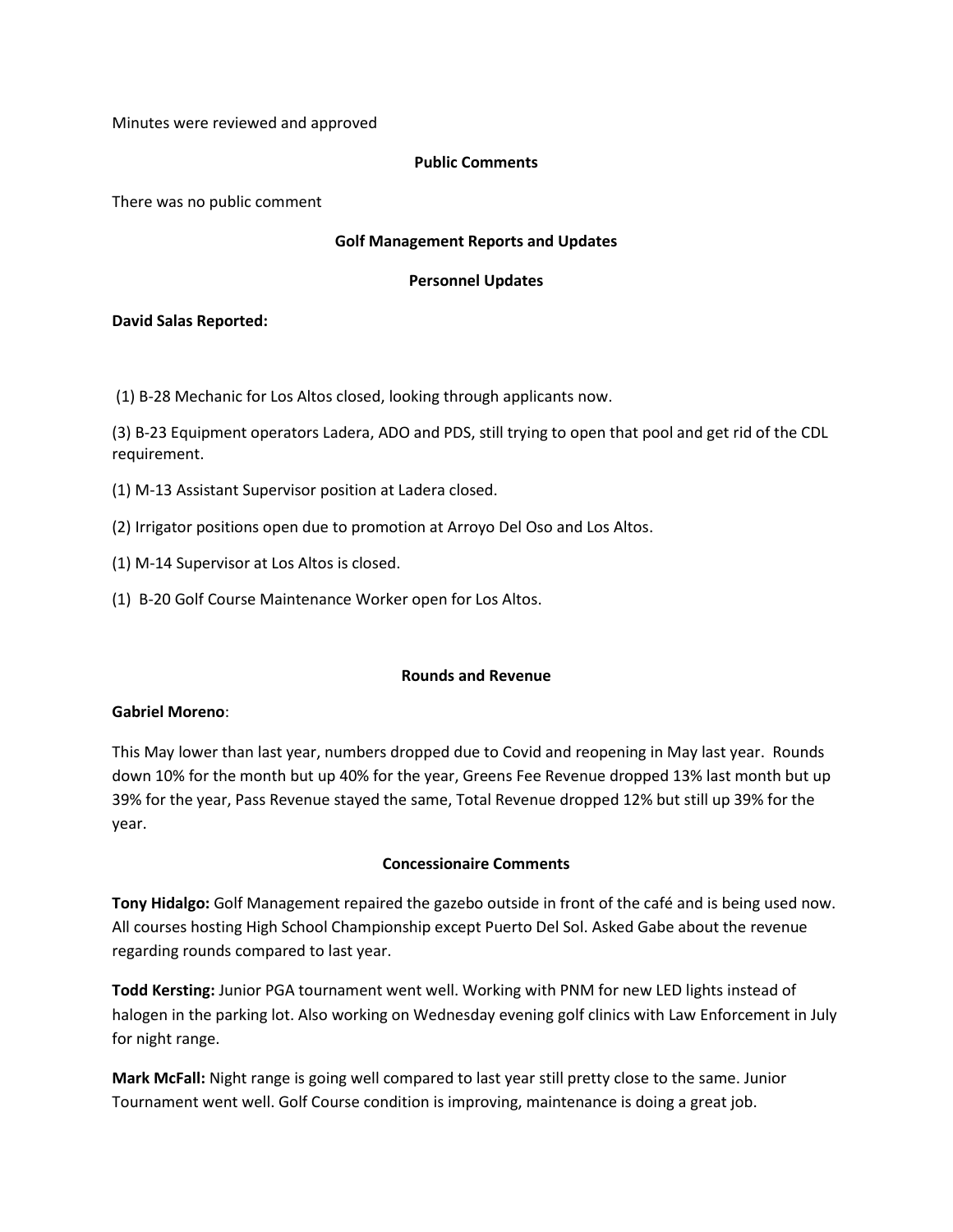### **Golf Advisory Board (GAB) Member Comments**

### **Regine Dubay:**

• Enjoyed being out with Marc and Dave, toured the course and was very informative.

### **Mark Holman:**

- Toured the course with Dave Salas, John Allen, Mark McFall went over problem areas and was very useful. John Allen doing a great job.
- Sprinklers may be moved on #3 and #4, new ones on #8 and #9.
- Spoke about getting guys out to pull chick weed in September.

### **Chris Grover:**

- Course is looking great
- Bathrooms need work, women's toilet seat on course needs to be replaced.

#### **Dan Turnham:**

- Had a meeting with Dave and what to do with #14 and not sure what to do with the arroyo gravel.
- Wanted to know about the creek on #8 per Dave is on his radar but is going to get it measured.
- Seems like there has been a lot of cancellations, per Tony says yes but due to not allowing people to walk on there is a lot and once we do allow walk ons, cancellations should decrease. Dave Salas added with the new golf app there will be an upfront fee charged for tee times so this should help avoid the number of cancellations as well.
- Course is looking great

### **Karla Degroft:**

- Says she always gets compliments on the course.
- Asked about new golf app and getting a rain check if having to cancel tee time, per Dave

### **Denise Foor:**

• No complaints on the course from the women